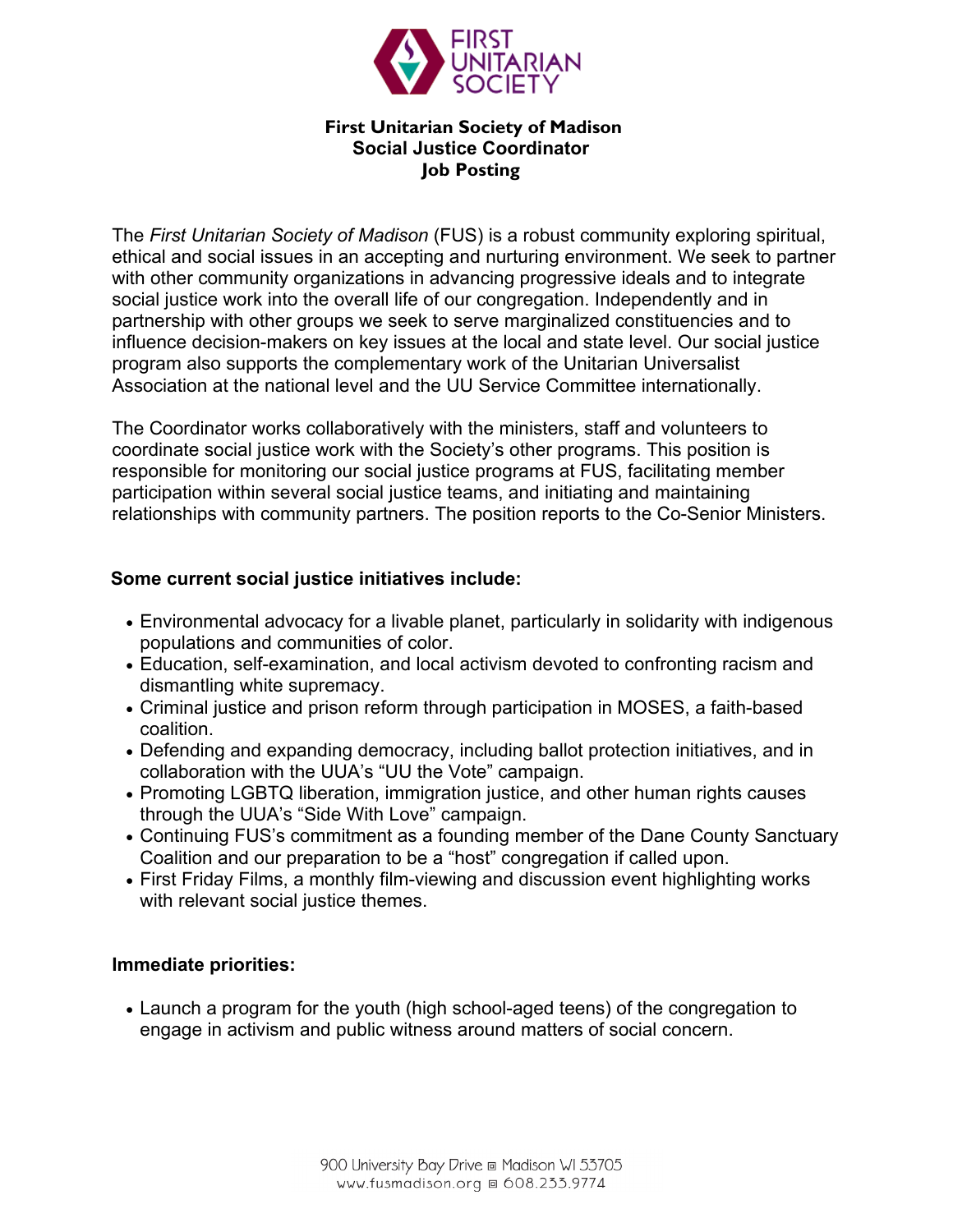## **Position Duties and Responsibilities**

**Provide staff support to duly constituted FUS ministry teams that concentrate on social justice work.** This position will work to refine, support and facilitate the goals of our activist members across the congregation.

**Assist individuals in the process of constituting new ministry teams, according to the protocols contained in our governance model.**

**Working with Ministry Teams, develop and sustain collaborative relationships with other progressive religious and non-religious organizations across Dane County.** Explore opportunities to advance our shared values in public policy, direct service, and personal transformation.

**In collaboration with the Co-Senior Ministers,** organize and monitor the Society's Outreach Offering that provides funding for local organizations whose activities align with our values.

**Promote awareness of and support congregational participation** in Unitarian Universalist social justice initiatives at the national level, such as "Side with Love" and "UU the Vote."

**Promote the work of the Unitarian Universalist Service Committee** (UUSC) at the international level. UUSC addresses issues of economic rights, environmental justice, civil liberties, and provides needed aid in times of humanitarian crisis.

**Communicate with the congregation.** Working independently and with the Communication Coordinator, keep volunteers, staff and lay leadership informed about our social justice activities and programs. Help to alert the larger congregation to opportunities to join in this work, both through Forward, our monthly Social Justice newsletter, and other avenues.

Other duties as they arise or as assigned.

### **Skills and Abilities:**

- 1. Ability and readiness to communicate the values and purposes of the First Unitarian Society and its social justice program in work-related encounters with Society members, affiliates, visitors and staff with an attitude of kindness, mutual respect, and appreciation of diversity.
- 2. Knowledge of advocacy and community organizing principles, and demonstrated experience in building relationships and maintaining communication with a diverse set of organizations and individuals.
- 3. Knowledge and experience in program planning, volunteer support, with proven skills in information gathering, decision-making, budgeting, scheduling and organization.